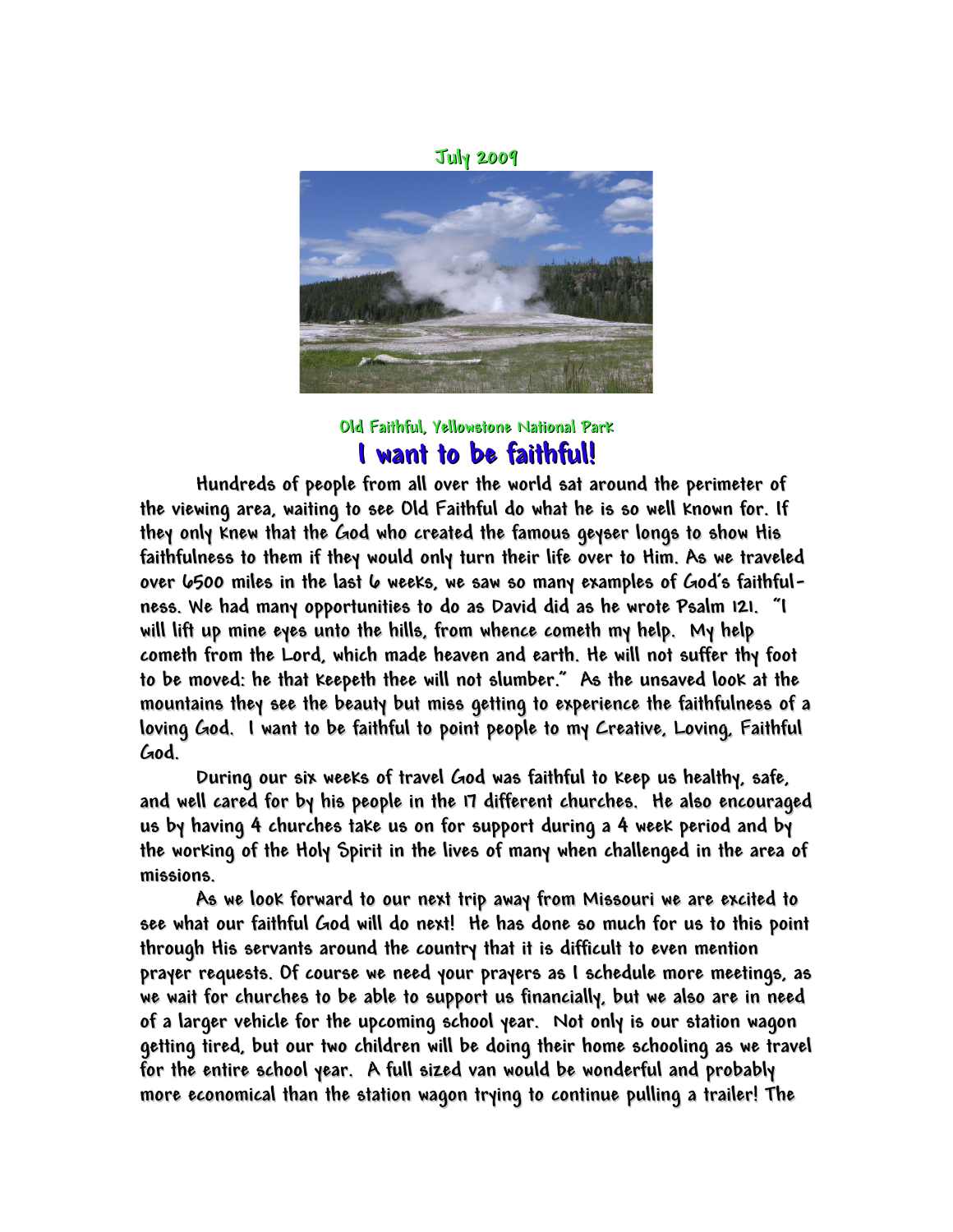**Lord has already provided anonymously \$2,000.00, but we probably need another 6 -8 thousand dollars to get a dependable lower mileage van. Lord willing we will only need it for 1 ½ years and we can pass it on to another missionary on deputation!**

**Thank you for all your prayers, encouragement, and support -from the "green" handshakes to the grocery store gift cards, from the motel rooms to the beautiful homes, from the Arby's gift cards to the lovingly home-cooked meals! God is Good – all the time!**

> **In His Service, The Grove Family**

**Our current supporting churches: Eagle Height Baptist Church, Kansas City, MO South Haven Baptist Church, Springfield, TN Heritage Bible Baptist Church, Kansas City, MO Desert Gateway Baptist Church, Gilbert, AZ Sonrise Baptist Church, Tucson, AZ Calvary Independent Baptist Church, Huntingdon, PA + several individual families**

**Itinerary: July 31-August 5 Men's Wilderness Retreat Leadville, CO**

**August 9 am: First Regular Baptist Church Kansas City, MO pm: Metro Baptist Church Kansas City, MO**

**August 16 Ottumwa Baptist Temple Ottumwa, IA**

**September 6 Tabernacle Baptist Church Live Oak, FL**

**September 9 Southside Baptist Church Tampa, FL**

**September 13 Regency Baptist Church Jacksonville, FL**

**September 16-18 Tabernacle Baptist Church Greenville, SC**

**September 27 Good News Independent Baptist Spring Hope, NC**

**September 30 Calvary Baptist Church Greenville, NC**